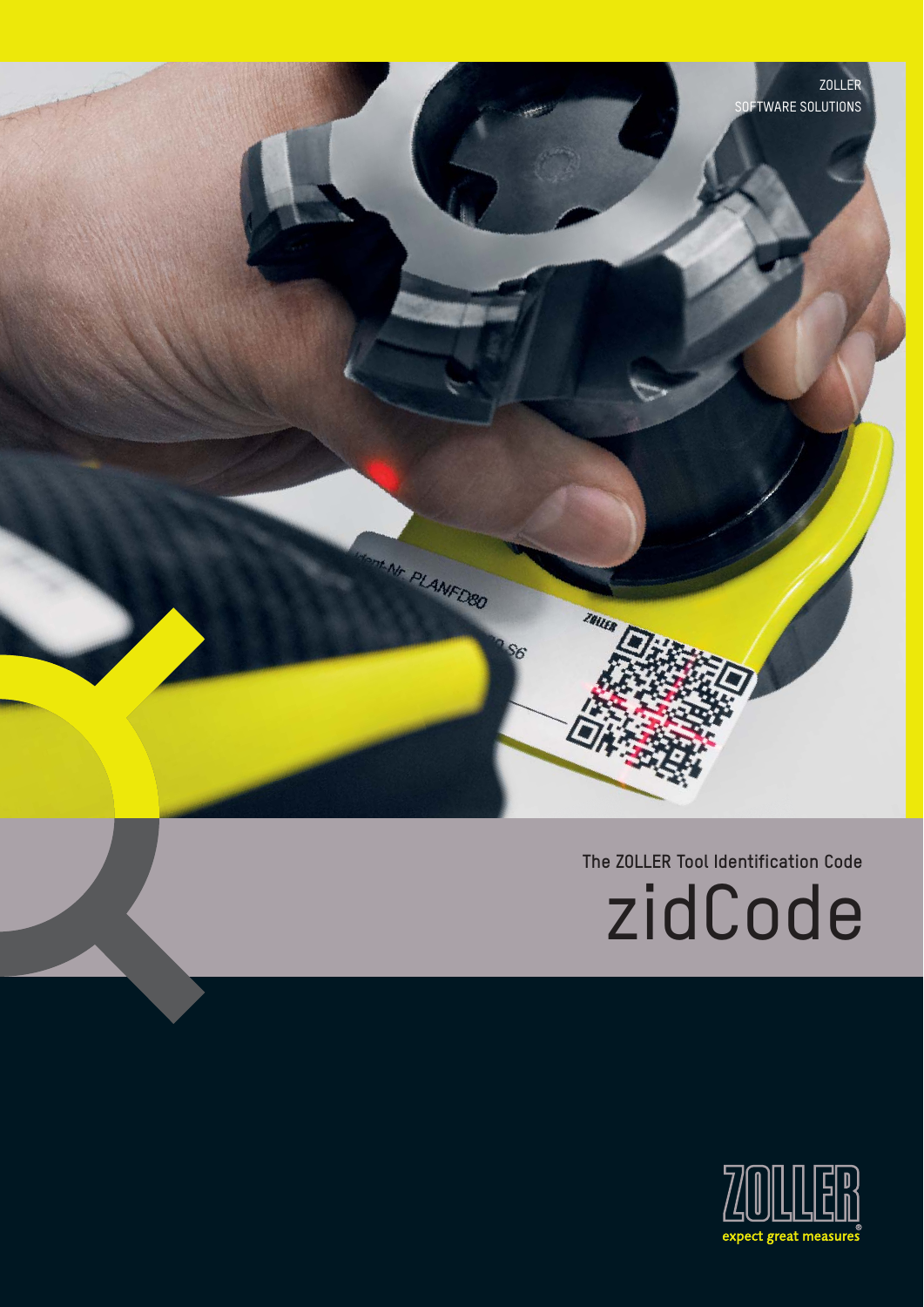# Simple, Fast, and Secure – »zidCode«

The efficient solution for tool identification and data transmission: The »zidCode« identification code developed by ZOLLER requires no network connection, instead transmitting data for complete tools conveniently with a QR code.

The process is exceptionally simple: Tools are measured using your ZOLLER presetter and measuring machine as usual, then all data is encrypted in a QR code and printed on a label. Then this QR code only needs to be scanned with the reader to automatically enter the data into the appropriate fields on the CNC machine controls. Manual data entry and typos are finally a thing of the past.

Ident-Nr. MILLCD80

Descr. Plain milling cutter D80 S6



24.03.2016  $12:12:15$ zoller

### **Benefits**

- Typos eliminated through secure, error-free data transmission
- $\frac{1}{\sqrt{2}}$ Avoidance of machine crashes
- $\frac{1}{\sqrt{2}}$ Very well suited for upgrading turning and milling machines and for machining centers — Perfect application for turning lathes, since no RFID technology is included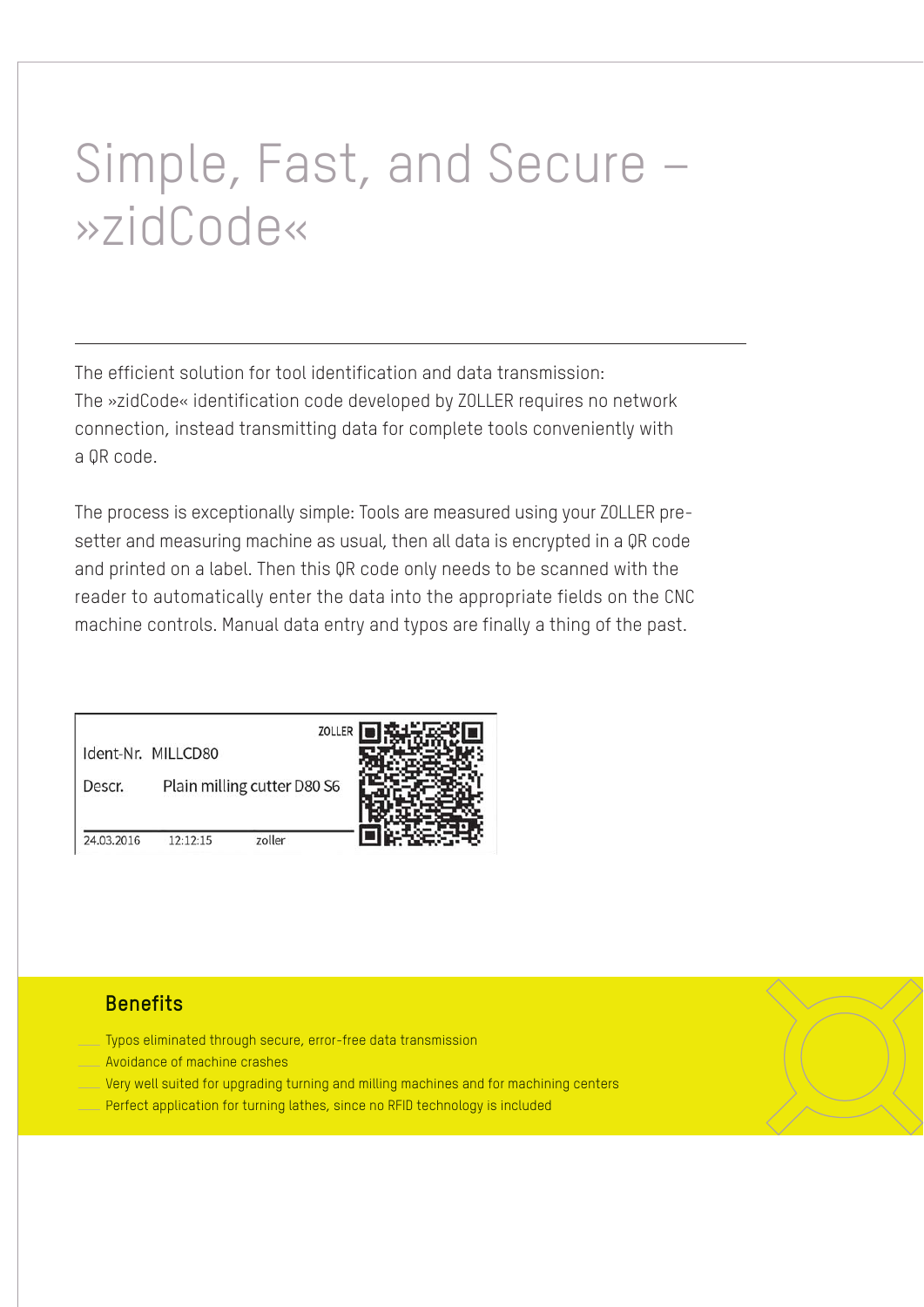# »zidCode« – Keep Your Tool Data Under Control!

# It's So Simple

 $01\,$ 

02

Set | Measure | Save Set and measure tools on the ZOLLER presetter and measuring machine

Print the QR Code Print actual tool data on the label, including the QR code

03

### Scan »zidCode«

Scan »zidCode« label with QR code on the CNC machine, and the actual tool data is automatically entered into the correct fields on the controls of the CNC machine

Load Tool Tool can be physically loaded into the CNC machine



04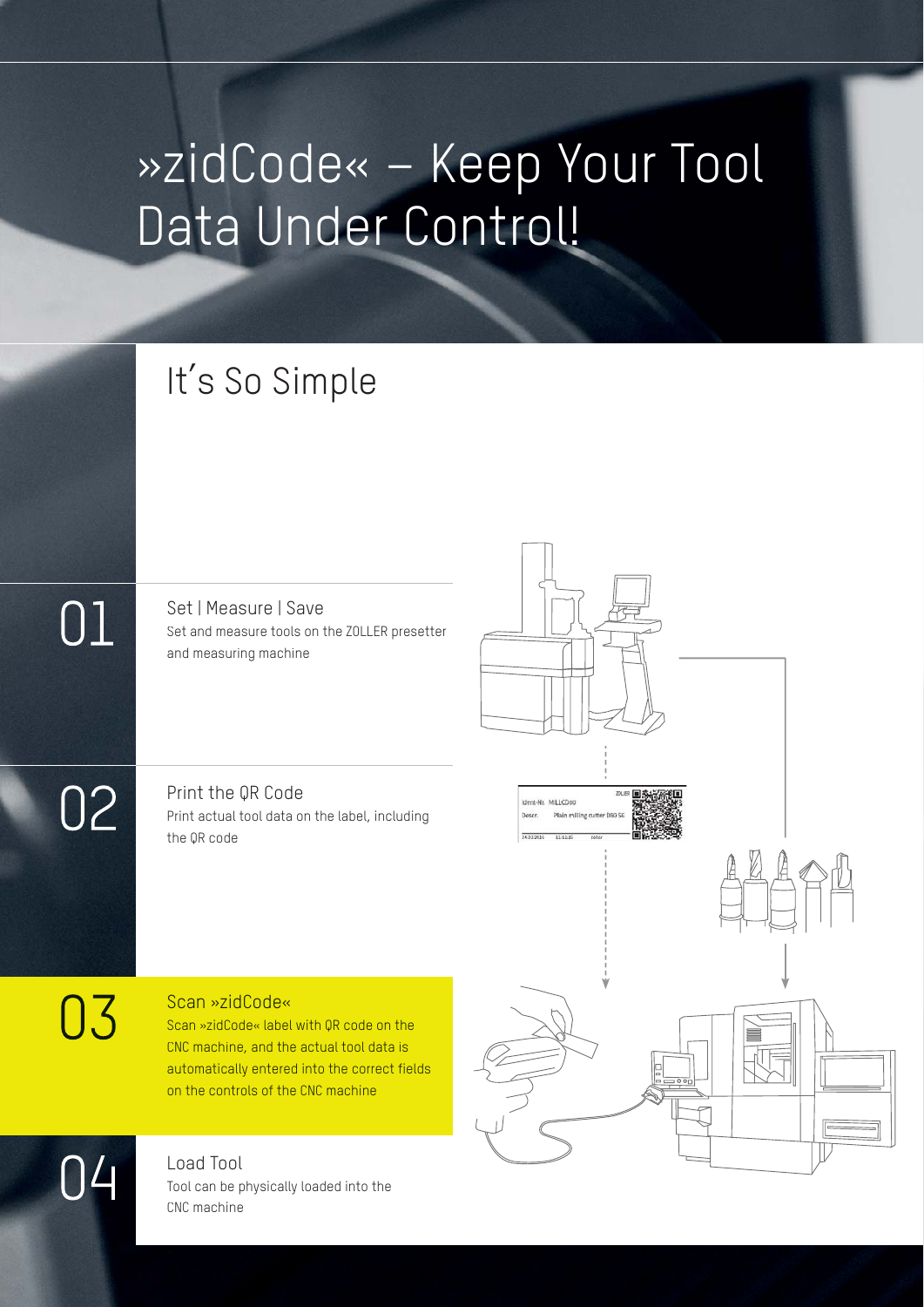# **Secure and Efficient** Processes

## Quickly Read in 100% Correct Data

With the ZOLLER »zidCode«, you can save 45% of the time\* spent manually entering actual tool data into the machine controls. Input errors are also completely eliminated at the same time – doing away with time-consuming follow-up work and increasing process security.

### **Example of Data Input for 6 Tools:**



without »zidCode«

**45 %** Time savings **02:30 min**

S6

with »zidCode«

### **In Addition, You Will Benefit From:**

— More flexible conversions  $\frac{1}{\sqrt{2}}$  No network required  $\frac{1}{\sqrt{2}}$ Ideal for all machine types

> \* Time savings based on tool data input into the machine controls. To calculate the total savings for your production, please contact your responsible ZOLLER contact person.

Video demonstrating the »zidCode« process and potential time savings

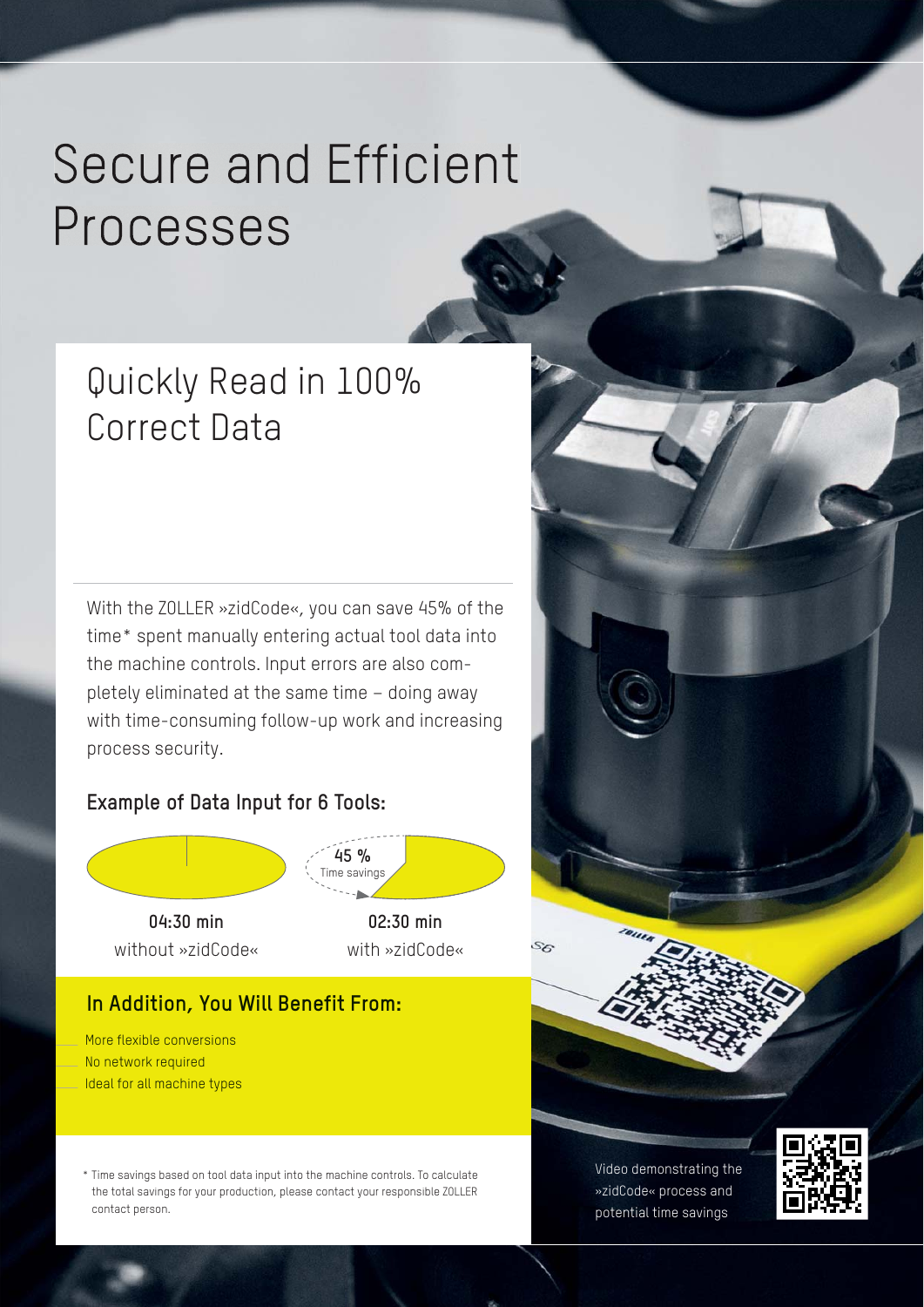Quick, simple tool identification for securely and automatically transferring tool data

ratornati

 $1.09 - 990$ 

**MERKZEUG** 

VERKZEUG

 $n^{n}$ 

瓢

飅

颐

爾

a)

删

酾

囫

 $\sqrt{2}$ 

. .

 $\begin{array}{ccccccccc} \texttt{Insisation} & & & & & & & & \texttt{Standard}+Data \texttt{F} \\ \texttt{Insisation} & & & & & & & & \texttt{D} & \texttt{S} & \texttt{Standard}+Data \texttt{F} \\ \texttt{The} & & & & & & & \texttt{D} & \texttt{S} & \texttt{M} & \texttt{S} & \texttt{M} & \texttt{S} & \texttt{S} & \texttt{R} & \texttt{S} & \texttt{S} & \texttt{S} & \texttt{S} & \texttt{S} & \texttt{S} & \texttt{S} & \texttt{S} & \texttt{S} & \texttt{S$ 

TRE TOR ERVOLE<br>TRE TOR & PITCH<br>TRE TORE & T-GVOLE 2 OVETIME

A PITCH<br>
A T-ANGLE<br>
B T-ANGLE<br>
C OVRTIME

sax. Durchwesser

Reserviert Druck IKZ max. Länge PLC-Wert P4  $\alpha$ 

 $\circ$ 

 $\begin{array}{c}\n\mathbf{X} & \mathbf{I} = \mathbf{H}\mathbf{V} \mathbf{H} \mathbf{X} \\
\mathbf{X} & \mathbf{I} \mathbf{H} \mathbf{I} \mathbf{I}\n\end{array}$ 

Sonderfunktionen

DRZTABLE LAST USE

 $\begin{tabular}{|c|c|c|c|} \hline \texttt{LIFTOFF} & \texttt{||} \end{tabular}$ 

Messtaster<br>Messtaster<br>Spindel sperren

EDITIEREN

**AUS** EIN

**ANDERLING** 

VERVERFEN

 $T$  acc  $\Box$ 

19-Daten schnittsaten Sonderfunktionen<br>≵ CRL-071 ∉ That a der mannerfunktionen COL-OF2

(1710)<br>T-Daten (LERERK PLC-Daten<br>T +-OFFS T RERERK WZ-Bruch II<br>T +-OFFS T RERERK IXZ<br>T kTo, a Bi curr Messen L/R<br>T RTO, 4 DIRECT WZ IST-URT RESSAURED T RTO,

**INDEX** 

**THOFA** 

النازل

 $\begin{array}{|c|c|c|c|c|}\n\hline\n\text{PP} & \text{PP} & \text{PP} \\
\hline\n\text{PP} & \text{PP} & \text{PP} & \text{PP} \\
\hline\n\end{array}$